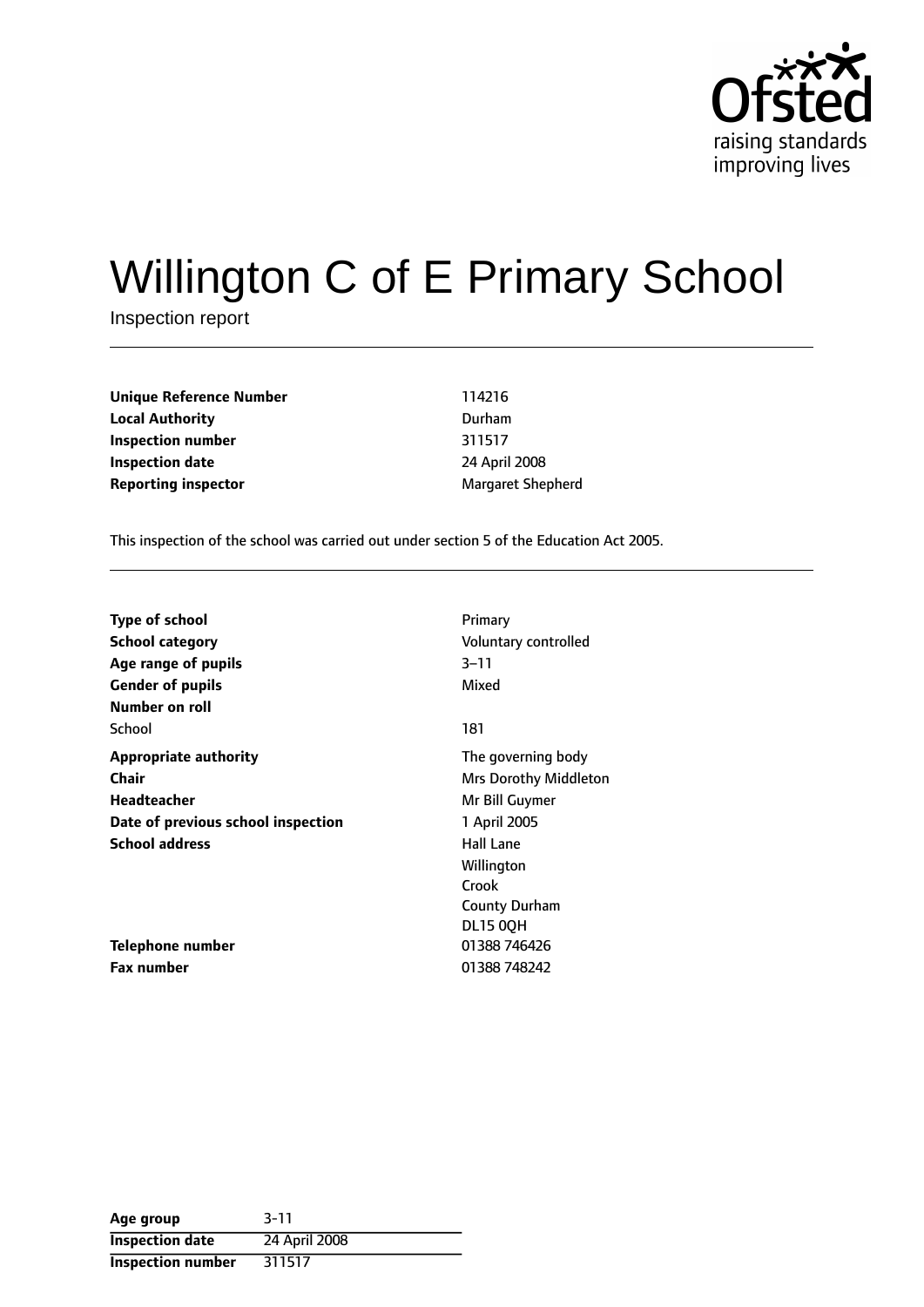.

© Crown copyright 2008

#### Website: www.ofsted.gov.uk

This document may be reproduced in whole or in part for non-commercial educational purposes, provided that the information quoted is reproduced without adaptation and the source and date of publication are stated.

Further copies of this report are obtainable from the school. Under the Education Act 2005, the school must provide a copy of this report free of charge to certain categories of people. A charge not exceeding the full cost of reproduction may be made for any other copies supplied.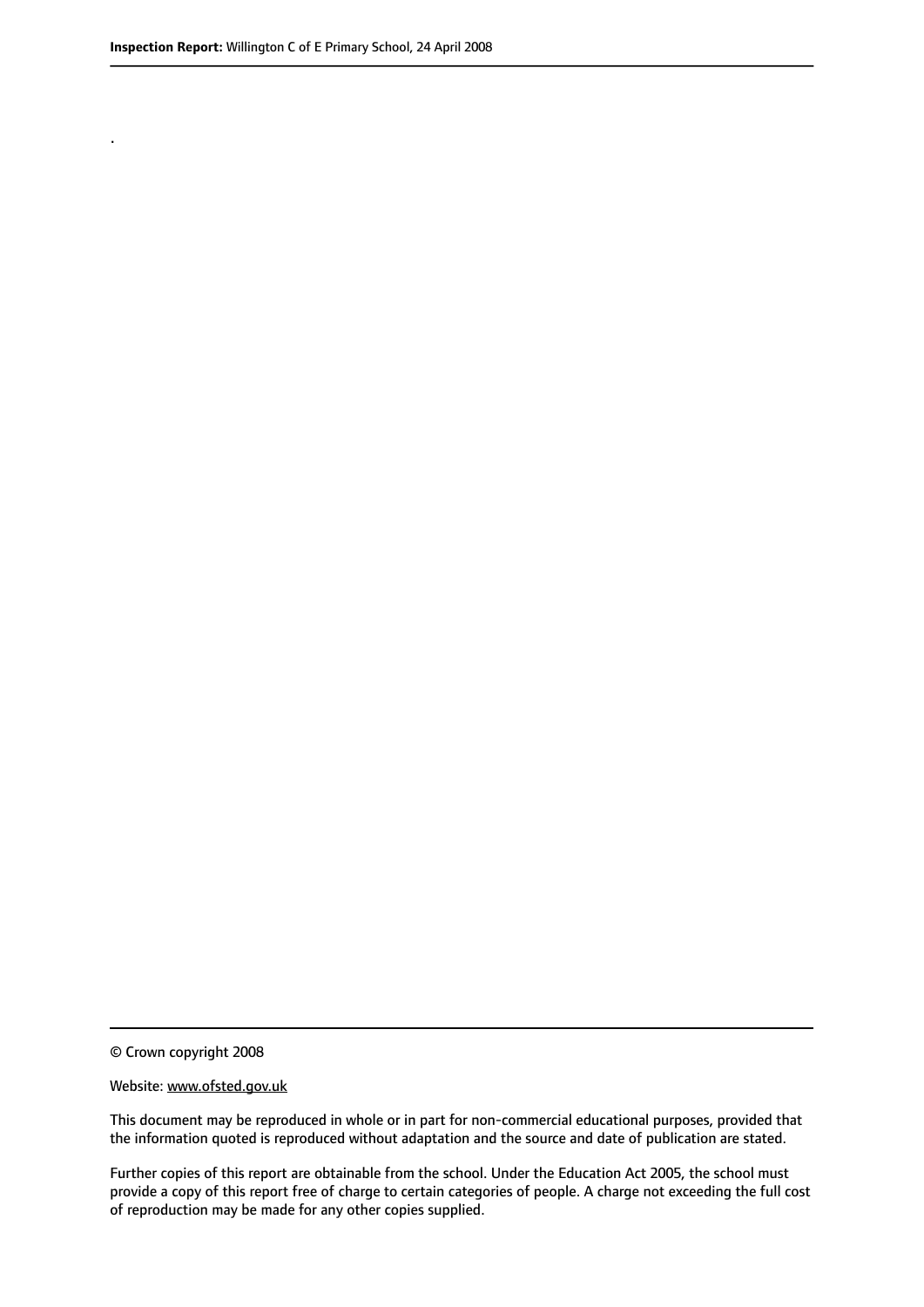# **Introduction**

The inspection was carried out by an Additional Inspector.

The inspector evaluated the overall effectiveness of the school and investigated the following issues: how effectively the strong emphasis on information and communication technology (ICT) impacts on pupils' learning and the school's overall provision; the quality of the outdoor learning in the Foundation Stage; the quality of pupils' contributions to the community. Evidence was gathered from the observation of lessons, an assembly, a performance by the school choir, lunchtime and playground arrangements. Discussions were held with pupils generally, two Year 6 pupils who showed the range of their work on their individual laptops, members of the school council, staff, the senior leadership team and governors. A scrutiny was carried out of pupils' written work and their work on computers, pupil assessment and tracking systems, key documents and data, which included the school's self-evaluation. Other aspects of the school's work were not investigated in detail, but the inspector found no evidence to suggest that the majority of the school's own judgements, as given in its self-evaluation, were not justified and these have been included where appropriate in this report.

# **Description of the school**

The school serves as area with lower social and economic circumstances than usual. Almost all pupils come from White British families. The proportion of pupils with learning difficulties and/or disabilities is lower than average.

## **Key for inspection grades**

| Outstanding  |
|--------------|
| Good         |
| Satisfactory |
| Inadequate   |
|              |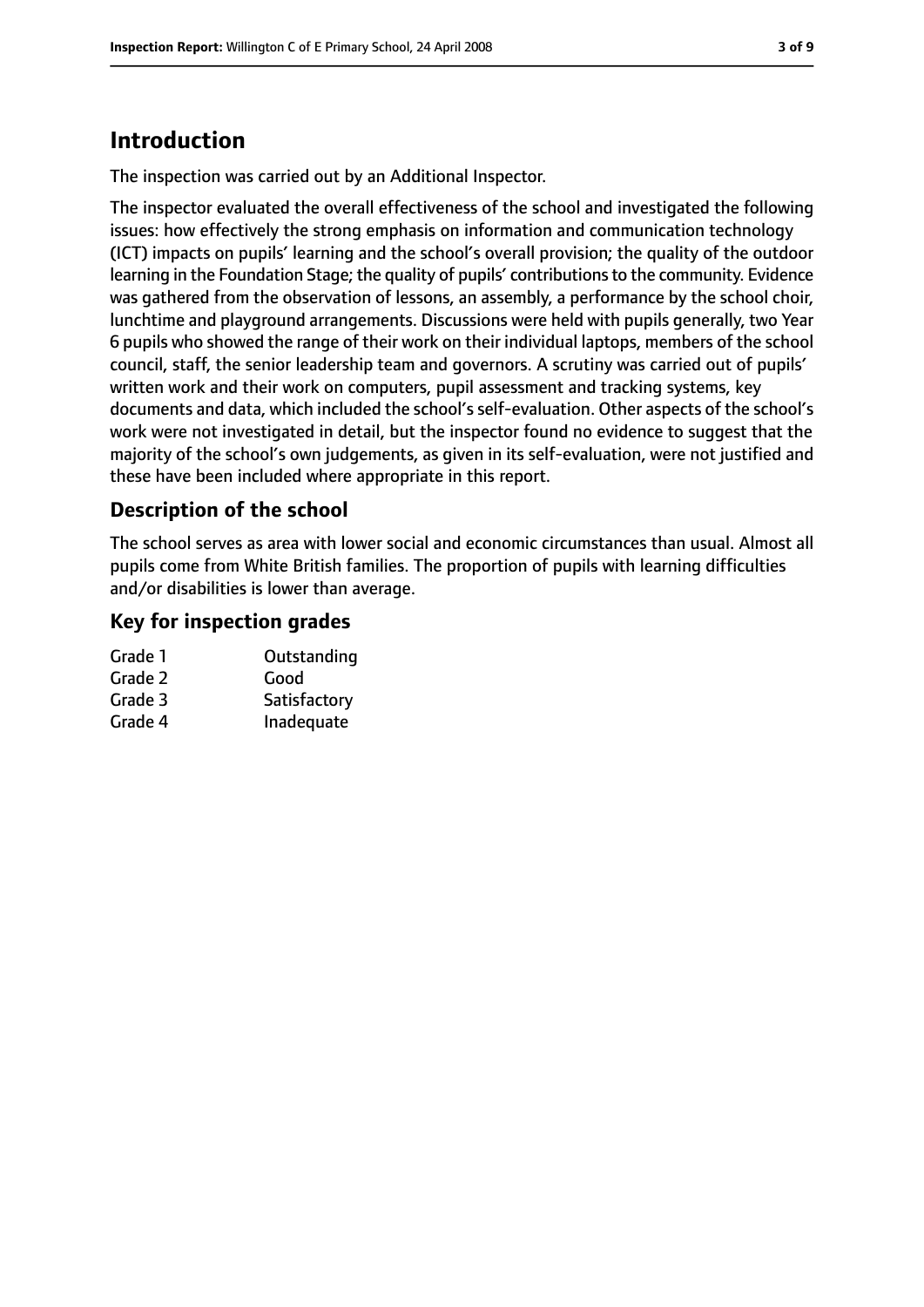# **Overall effectiveness of the school**

#### **Grade: 1**

This is an excellent school, which parents really appreciate. A typical comment was, 'I have every confidence in the school's ability to provide a safe and stimulating environment where children can flourish ... my children have thrived in the school.' The key reason for its success is the quality of the headteacher. He has a strong belief in the importance of developing every aspect of each pupil's potential. He manages change extremely skilfully and the entire school team work tirelessly to continually improve and extend the school's provision. This has ensured the school has sustained its outstanding provision from the previous inspection, has raised standards still further and has an excellent capacity for future improvement. It provides excellent value for money.

The school's high priority on developing pupils' ICT skills and using computers as a tool for delivering excellence in basic skills of literacy and numeracy is extremely successful. Standards in ICT are much higher than expected from a very early age. By the time pupils are in Year 6, they handle animations and editing with great confidence and use their personal laptops with enormous skill. This has a huge impact on standards in reading, writing, mathematics and science. Achievement is outstanding. Children enter the school with skills below those usually expected. They make consistently excellent progress throughout the school. By the end of Reception, standards are as expected and are higher than expected in language, literacy and ICT. Standards are significantly higher than average by the end of Year 2 and Year 6. National tests show that these standards have been consistently maintained over time. National data also show that the school is one of the best in the country for adding value in standards between Year 2 and Year 6. By the time pupils leave the school, a much higher proportion than average reach the higher standards of Level 5 in English, mathematics and science.

Teaching, learning and the curriculum are all excellent. High quality partnerships between teachers and support staff benefit all pupils. This is particularly noticeable for pupils with learning difficulties and/or disabilities. They make excellent progress. The outstanding provision of computers throughout the school and individual laptops for pupils in Years 4, 5 and 6 works extremely well. Teachers use ICT extremely effectively to promote learning. They make sure the focus of the lesson is on the skills within different subjects and use computers as tools to enhance the quality of learning. For example, in Year 2 pupils produced PowerPoint presentations confidently with a wide range of different effects, but were very clear that the main focus for their learning was using adjectives. Teachers use ICT extremely well for the older pupils. They provide electronic comments of how to improve pieces of work; pupils then modify their work and the teachers check the amendments. The school is continually working to extend its provision. For example, there is a very exciting pilot in place where pupils are marking their own work electronically. Homework is excellent and supports learning very effectively. The curriculum is lively and relevant for both academic and personal development.

The school places a high priority on care, support and guidance. These are excellent and based on high quality relationships between staff and pupils. This results in outstanding personal development with individuals developing very high levels of confidence and self-esteem. Pupils become mature and responsible citizens. They thoroughly enjoy their learning and have extremely positive attitudes towards school. They make excellent contributions to the school, local and international communities. School councillors take their responsibilities extremely seriously and expect to make decisions that affect the whole school. Links with a school in Tanzania are very productive. Both parents and pupils appreciate all the opportunities in creating the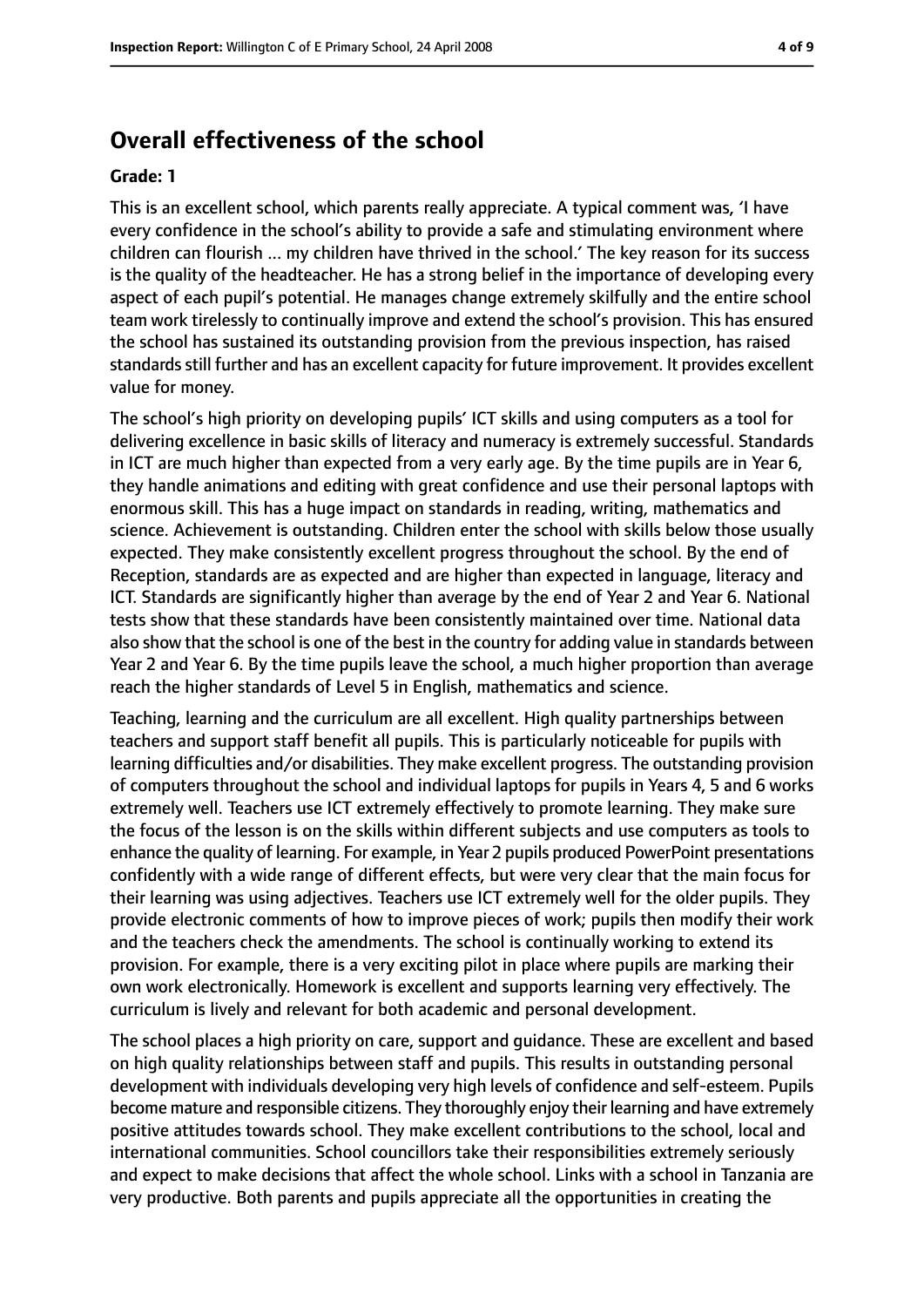partnership between the two schools. Pupils' spiritual, moral, social and cultural development is excellent. There is a clear Christian ethos and pupils show great sensitivity during occasions such as assemblies, or when singing in the choir. Pupils' preparation for their future lives is outstanding. They develop high levels of basic skills in literacy, numeracy and ICT, learn to work in teams effectively, to make decisions and cooperate with each other to complete tasks independently. Behaviour is excellent, whether in lessons, around the school or at playtimes.

Leadership and management are excellent. The partnership between the headteacher and the deputy headteacher is extremely productive. Together they drive improvements forward, whilst sustaining the quality of systems that are already in place. Monitoring of teaching and learning is high quality and there are very efficient tracking systems to check pupils' progress. The deployment of staff is extremely efficient and makes the best use of everyone's strengths. The programme of staff development is rigorous, with a clear focus on whole school initiatives. Safeguarding systems are in place. Governors have a clear understanding of the school's work. The school sets itself challenging targets and then works systematically towards achieving them. This gives pupils an excellent foundation to build on in their future lives.

# **Effectiveness of the Foundation Stage**

#### **Grade: 2**

The quality of the Foundation Stage is good with many outstanding features. The coordinator has an extremely clear vision of the principles for teaching this age group and a determination to improve provision further. The teaching team of new and longer-serving staff work extremely well together. Children make consistently good progress, with excellent progress in language, literacy and ICT. This is due to a strong emphasis on introducing children to new language through exciting experiences and listening very carefully to their responses. ICT provision is outstanding. Children handle computers with great confidence. Teaching and learning are excellent, with highly effective partnerships between teachers and support staff. The excellent indoor curriculum has a careful balance between children's own choices and adult-led activities. Teachers provide relevant and exciting learning opportunities, such as making healthy soup or writing postcards home from children's camping holiday role-play. Staff organise resources extremely well to ensure children develop independence. For example, two children carefully selected a range of materials in order to construct a teddy bear's bed. The outdoor provision is less well balanced and this influences children's progress. Care, support and guidance are excellent and result in outstanding progress in personal development.

# **What the school should do to improve further**

■ Extend the range of the outdoor provision in the Foundation Stage.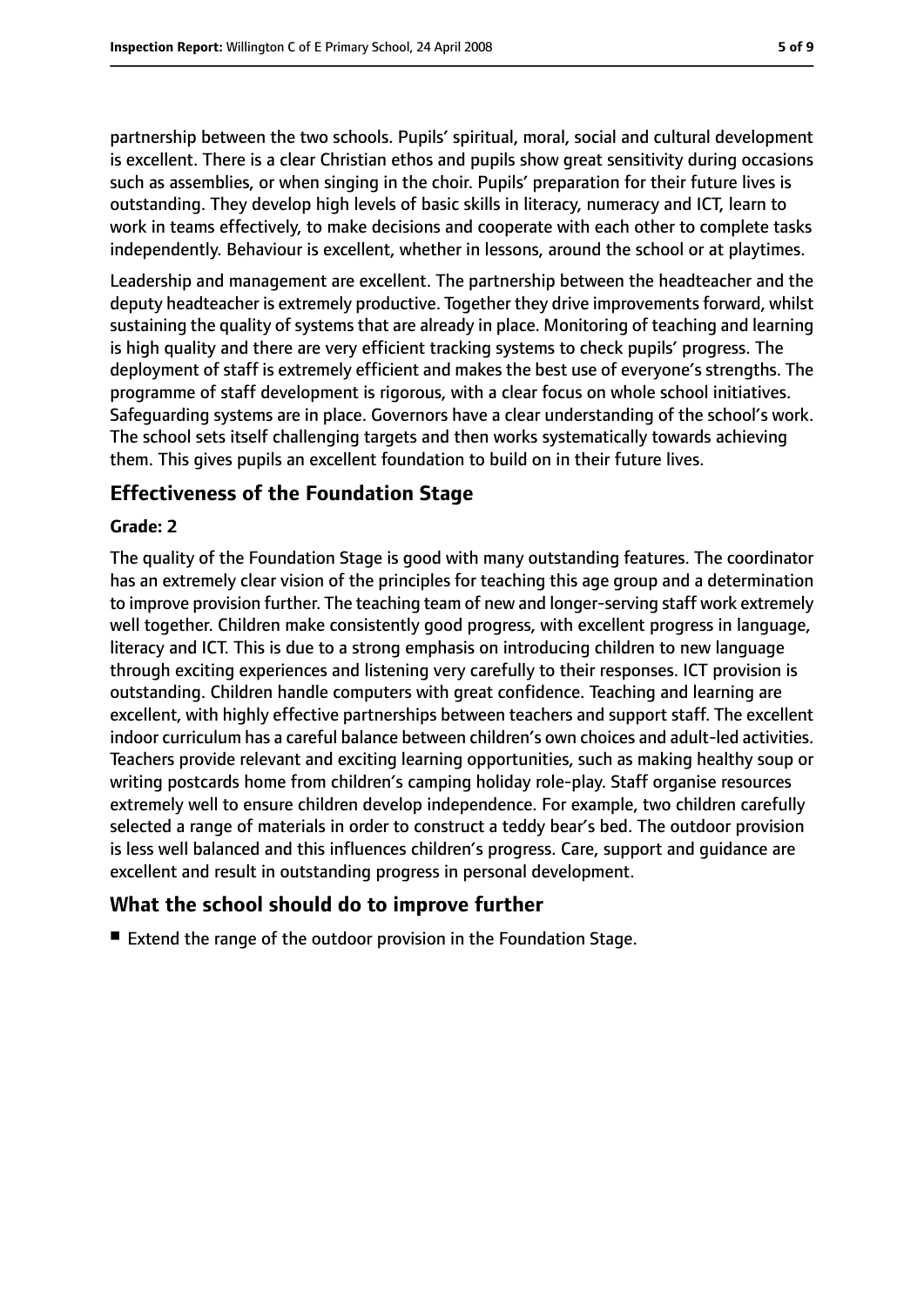**Any complaints about the inspection or the report should be made following the procedures set out in the guidance 'Complaints about school inspection', which is available from Ofsted's website: www.ofsted.gov.uk.**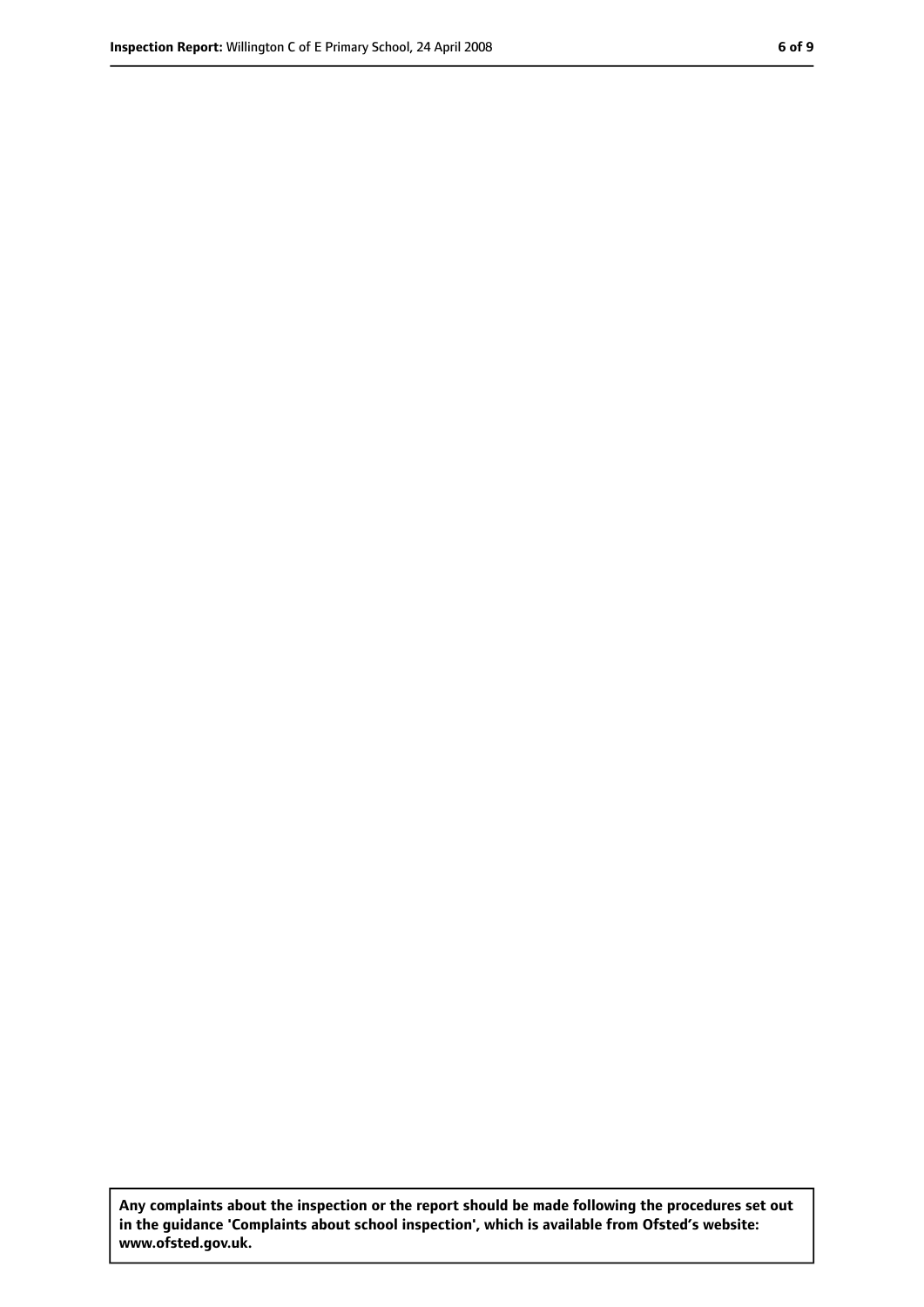## **Annex A**

# **Inspection judgements**

| Key to judgements: grade 1 is outstanding, grade 2 good, grade 3 satisfactory, and | <b>School</b>  |
|------------------------------------------------------------------------------------|----------------|
| arade 4 inadequate                                                                 | <b>Overall</b> |

# **Overall effectiveness**

| How effective, efficient and inclusive is the provision of education, integrated<br>care and any extended services in meeting the needs of learners? |     |
|------------------------------------------------------------------------------------------------------------------------------------------------------|-----|
| Effective steps have been taken to promote improvement since the last<br>inspection                                                                  | Yes |
| How well does the school work in partnership with others to promote learners'<br>well-being?                                                         |     |
| The effectiveness of the Foundation Stage                                                                                                            |     |
| The capacity to make any necessary improvements                                                                                                      |     |

## **Achievement and standards**

| How well do learners achieve?                                                                               |  |
|-------------------------------------------------------------------------------------------------------------|--|
| The standards <sup>1</sup> reached by learners                                                              |  |
| How well learners make progress, taking account of any significant variations between<br>groups of learners |  |
| How well learners with learning difficulties and disabilities make progress                                 |  |

# **Personal development and well-being**

| How good is the overall personal development and well-being of the<br>learners?                                  |  |
|------------------------------------------------------------------------------------------------------------------|--|
| The extent of learners' spiritual, moral, social and cultural development                                        |  |
| The extent to which learners adopt healthy lifestyles                                                            |  |
| The extent to which learners adopt safe practices                                                                |  |
| How well learners enjoy their education                                                                          |  |
| The attendance of learners                                                                                       |  |
| The behaviour of learners                                                                                        |  |
| The extent to which learners make a positive contribution to the community                                       |  |
| How well learners develop workplace and other skills that will contribute to<br>their future economic well-being |  |

# **The quality of provision**

| How effective are teaching and learning in meeting the full range of the<br>learners' needs?          |  |
|-------------------------------------------------------------------------------------------------------|--|
| How well do the curriculum and other activities meet the range of needs<br>and interests of learners? |  |
| How well are learners cared for, quided and supported?                                                |  |

 $^1$  Grade 1 - Exceptionally and consistently high; Grade 2 - Generally above average with none significantly below average; Grade 3 - Broadly average to below average; Grade 4 - Exceptionally low.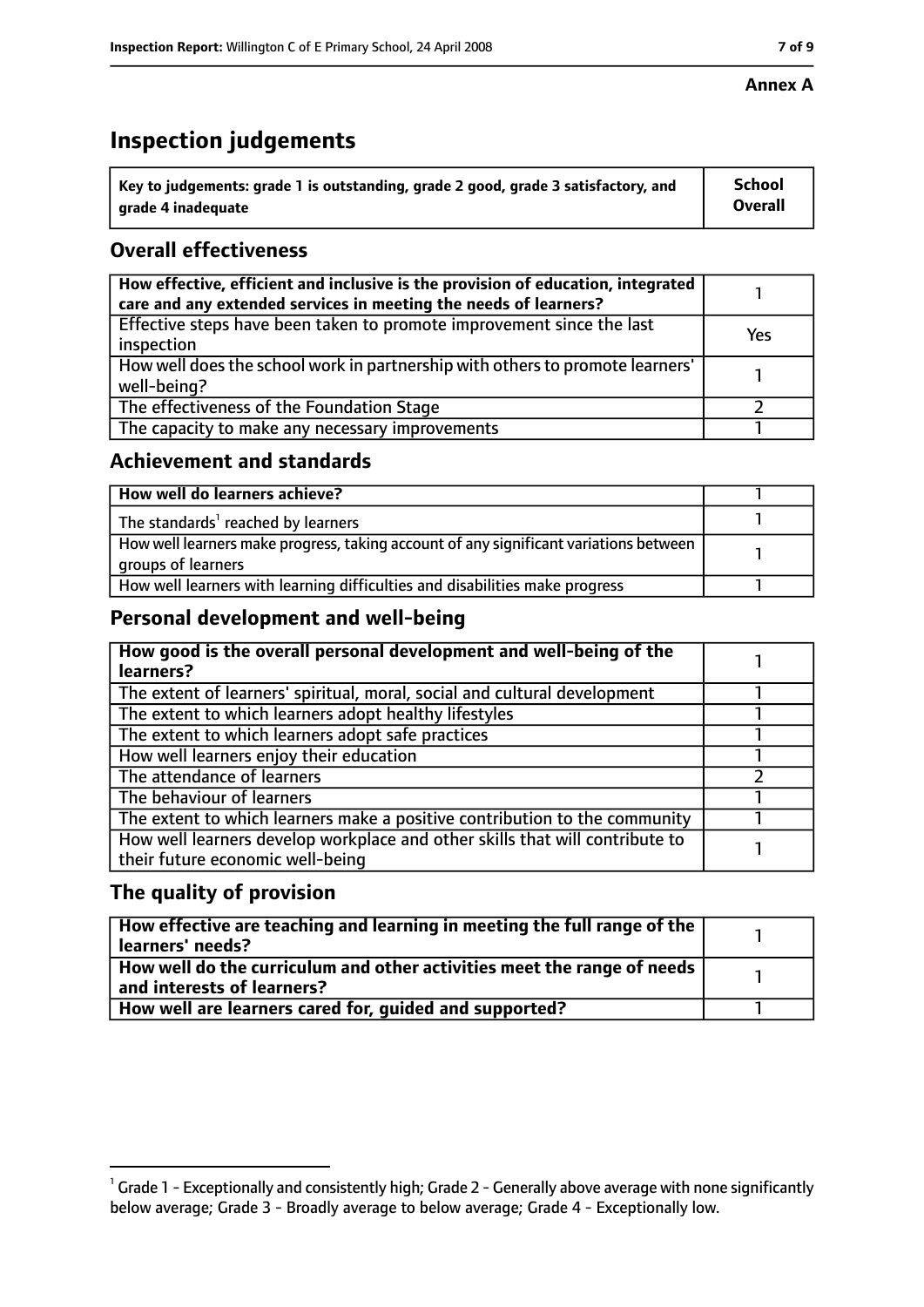# **Leadership and management**

| How effective are leadership and management in raising achievement<br>and supporting all learners?                                              |     |
|-------------------------------------------------------------------------------------------------------------------------------------------------|-----|
| How effectively leaders and managers at all levels set clear direction leading<br>to improvement and promote high quality of care and education |     |
| How effectively leaders and managers use challenging targets to raise standards                                                                 |     |
| The effectiveness of the school's self-evaluation                                                                                               |     |
| How well equality of opportunity is promoted and discrimination tackled so<br>that all learners achieve as well as they can                     |     |
| How effectively and efficiently resources, including staff, are deployed to<br>achieve value for money                                          |     |
| The extent to which governors and other supervisory boards discharge their<br>responsibilities                                                  |     |
| Do procedures for safequarding learners meet current government<br>requirements?                                                                | Yes |
| Does this school require special measures?                                                                                                      | No  |
| Does this school require a notice to improve?                                                                                                   | No  |